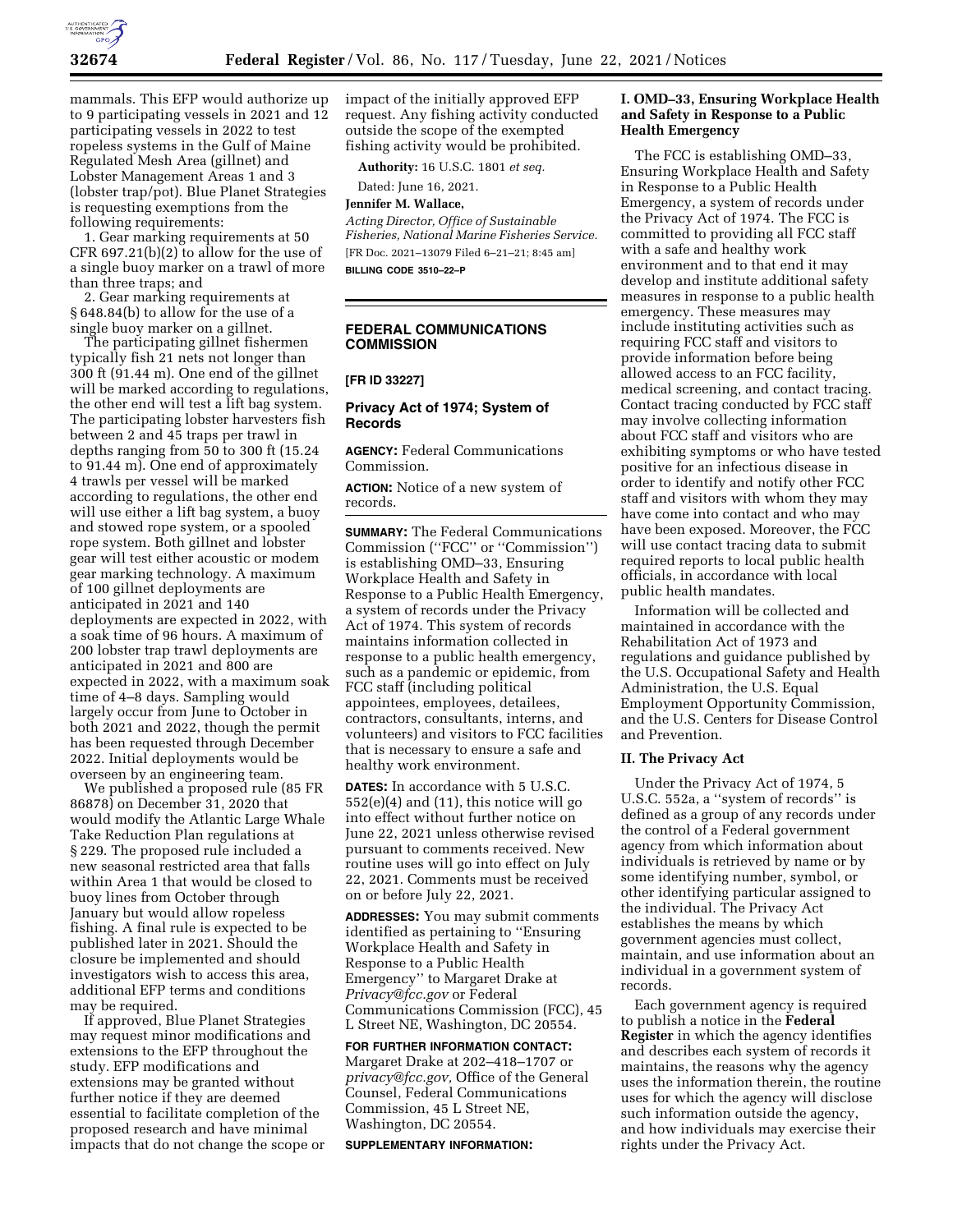In accordance with 5 U.S.C. 552a(r), the FCC has provided a report of this new system of records to the Office of Management and Budget and to Congress.

### **SYSTEM NAME AND NUMBER:**

OMD–33, Ensuring Workplace Health and Safety in Response to a Public Health Emergency.

## **SECURITY CLASSIFICATION:**

Unclassified.

#### **SYSTEM LOCATION:**

This system is maintained by the Office of the Managing Director in the Commission's Headquarters at 45 L Street NE, Washington, DC 20554.

#### **SYSTEM MANAGER(S):**

The system manager is the Managing Director located in the Commission's Headquarters at 45 L Street NE, Washington, DC 20554.

#### **AUTHORITY FOR MAINTENANCE OF THE SYSTEM:**

The authority to collect this information derives from General Duty Clause, Section 5(a)(1) of the Occupational Safety and Health (OSH) Act of 1970 (29 U.S.C. 654), Executive Order 12196, *Occupational safety and health programs for Federal employees*  (Feb. 26, 1980), Executive Order 13991, *Protecting the Federal Workforce and Requiring Mask-Wearing,* OMB Memorandum M 21–15, *COVID–19 Safe Federal Workplace: Agency Model Safety Principles* (Jan. 24, 2021), and the National Defense Authorization Act For Fiscal Year 2017 (5 U.S.C. 6329c(b)). Information will be collected and maintained in accordance with the Rehabilitation Act of 1973 (29 U.S.C. 791 *et seq.*).

#### **PURPOSE(S) OF THE SYSTEM:**

The information in the system is collected to assist the FCC with maintaining a safe and healthy workplace and to protect FCC staff and visitors working on-site from risks associated with a public health emergency (as defined by the U.S. Department of Health and Human Services and declared by its Secretary), such as a pandemic or epidemic. To that end, the FCC may develop and institute additional safety measures in response to a public health emergency. These measures may include instituting activities such as requiring FCC staff and visitors to provide information before being allowed access to an FCC facility, medical screening, and contact tracing. Contact tracing conducted by FCC staff may involve collecting information about FCC staff and visitors who are exhibiting symptoms or who

have tested positive for an infectious disease in order to identify and notify other FCC staff and visitors with whom they may have come into contact and who may have been exposed within an FCC facility. Moreover, the FCC will use contact tracing data to submit required reports to local public health officials, in accordance with local public health mandates.

### **CATEGORIES OF INDIVIDUALS COVERED BY THE SYSTEM:**

Individuals covered by this system include FCC staff (*e.g.,* political appointees, employees, detailees, contractors, consultants, interns, and volunteers) and visitors to a FCC facility during a public health emergency, such as a pandemic or epidemic.

### **CATEGORIES OF RECORDS IN THE SYSTEM:**

This system maintains information collected about FCC staff and visitors accessing or requesting access to FCC facilities during a public health emergency, including a pandemic or epidemic. It maintains biographical information collected about FCC staff and visitors such as their name, contact information, whether they are in a highrisk category or provide dependent care for individuals in a high-risk category, and recent travel. It maintains health information collected about FCC staff and visitors to a FCC facility, that may include temperature checks, expected or confirmed test results, dates, symptoms, potential or actual exposure to a pathogen, immunizations and vaccination information, or other medical history related to the treatment of a pathogen or communicable disease that is identified as part of a public health emergency. It maintains information collected about FCC staff and visitors to FCC facilities necessary to conduct contact tracing that may include the dates and which facility they visited, the locations that they visited within the facility (*e.g.,* office and cubicle number), the duration of time spent in the facility, whether they may have potentially come into contact with a contagious person while visiting the facility, travel dates and locations, and a preferred contact number.

#### **RECORD SOURCE CATEGORIES:**

The information in this system is collected in part directly from the individual or from FCC management officials requesting access to an FCC facility on a person's behalf. Information is also collected from security systems monitoring access to FCC facilities, such as video surveillance and turnstiles, human resources systems, emergency notification systems, and federal, state,

and local agencies assisting with the response to a public health emergency. Information may also be collected from property management companies responsible for managing office buildings, including parking garages, that house FCC facilities.

### **ROUTINE USES OF RECORDS MAINTAINED IN THE SYSTEM, INCLUDING CATEGORIES OF USERS AND THE PURPOSES OF SUCH USES:**

In addition to those disclosures generally permitted under 5 U.S.C. 552a(b) of the Privacy Act, all or a portion of the records or information contained in this system may be disclosed to authorized entities, as is determined to be relevant and necessary, outside the FCC as a routine use pursuant to 5 U.S.C. 552a(b)(3) as follows.

(a) To Federal, State, or local public health agencies to the extent necessary to comply with laws and regulations governing reporting of infectious disease;

(b) To the FCC staff member's emergency contact for purposes of locating a staff member during a public health emergency or to communicate that the FCC staff member may have potentially been exposed to an infectious disease as the result of a pandemic or epidemic while visiting a FCC facility;

(c) To a court or adjudicative body in a proceeding when: (a) The Commission or any component thereof; or (b) any employee of the Commission in his or her official capacity; or (c) any employee of the Commission in his or her individual capacity where the Commission has agreed to represent the employee; or (d) the United States Government is a party to litigation or has an interest in such litigation;

(d) To the appropriate Federal, State, or local authorities where there is an indication of a violation or potential violation of a statute, regulation, rule, or order either for purposes of obtaining additional information relevant to a FCC decision or for referring the record for investigation, enforcement, or prosecution by another agency;

(e) To a Congressional office when in response to an inquiry by an individual made to the Congressional office for the individual's own records;

(f) To provide information to the Department of Justice (DOJ) to obtain that department's advice regarding disclosure obligations under the Freedom of Information Act; or to the Office of Management and Budget (OMB) to obtain that office's advice regarding obligations under the Privacy Act.